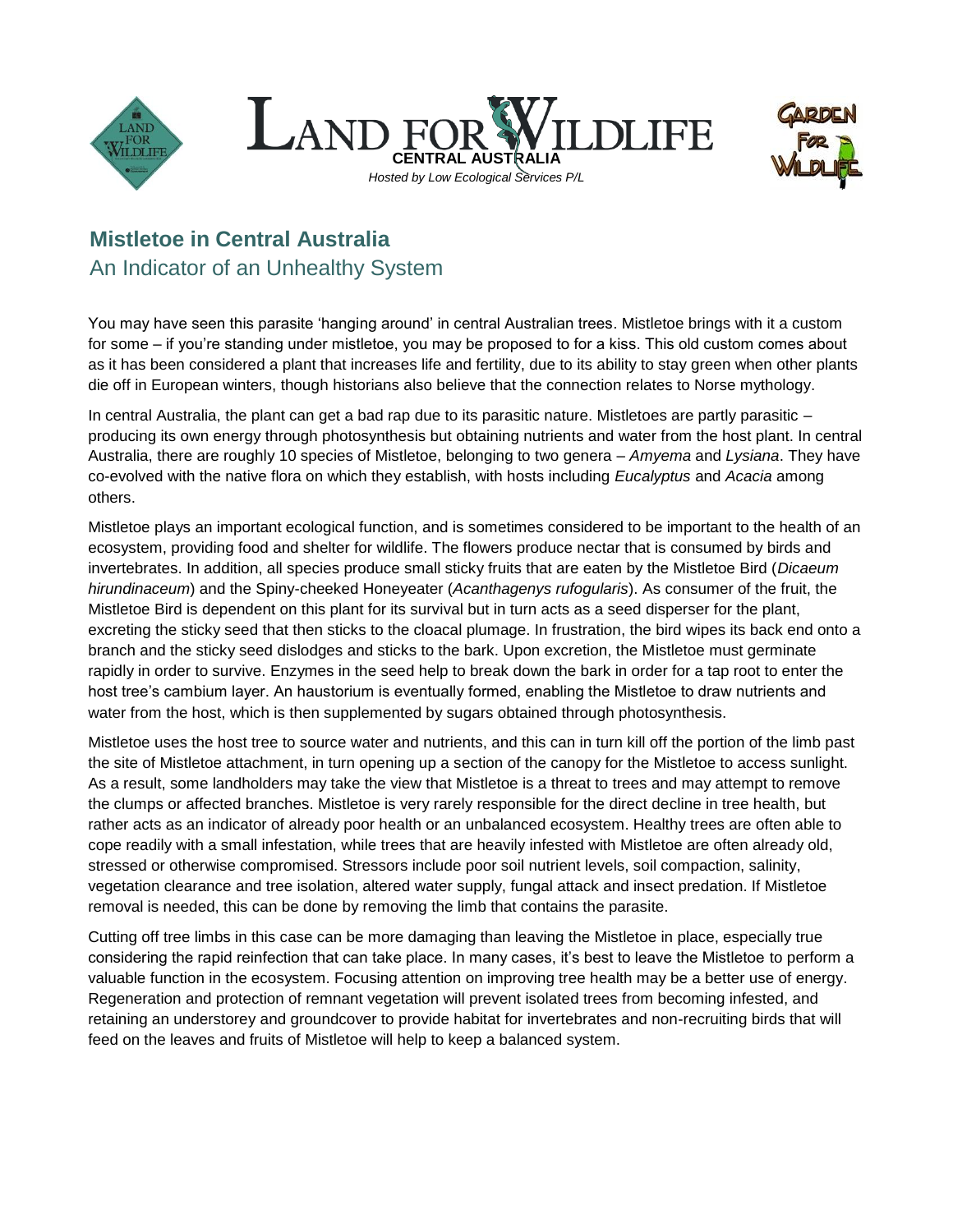## **Amyema**



**Pale-leaf Mistletoe** *Amyema maidenii subsp. maidenii*







**Wire-leaf Mistletoe**



*Amyema preissii Amyema gibberula var. gibberula*



**Box Mistletoe** *Amyema miquelii*



**Twin-fork Mistletoe** *Amyema bifurcata var. bifurcata*